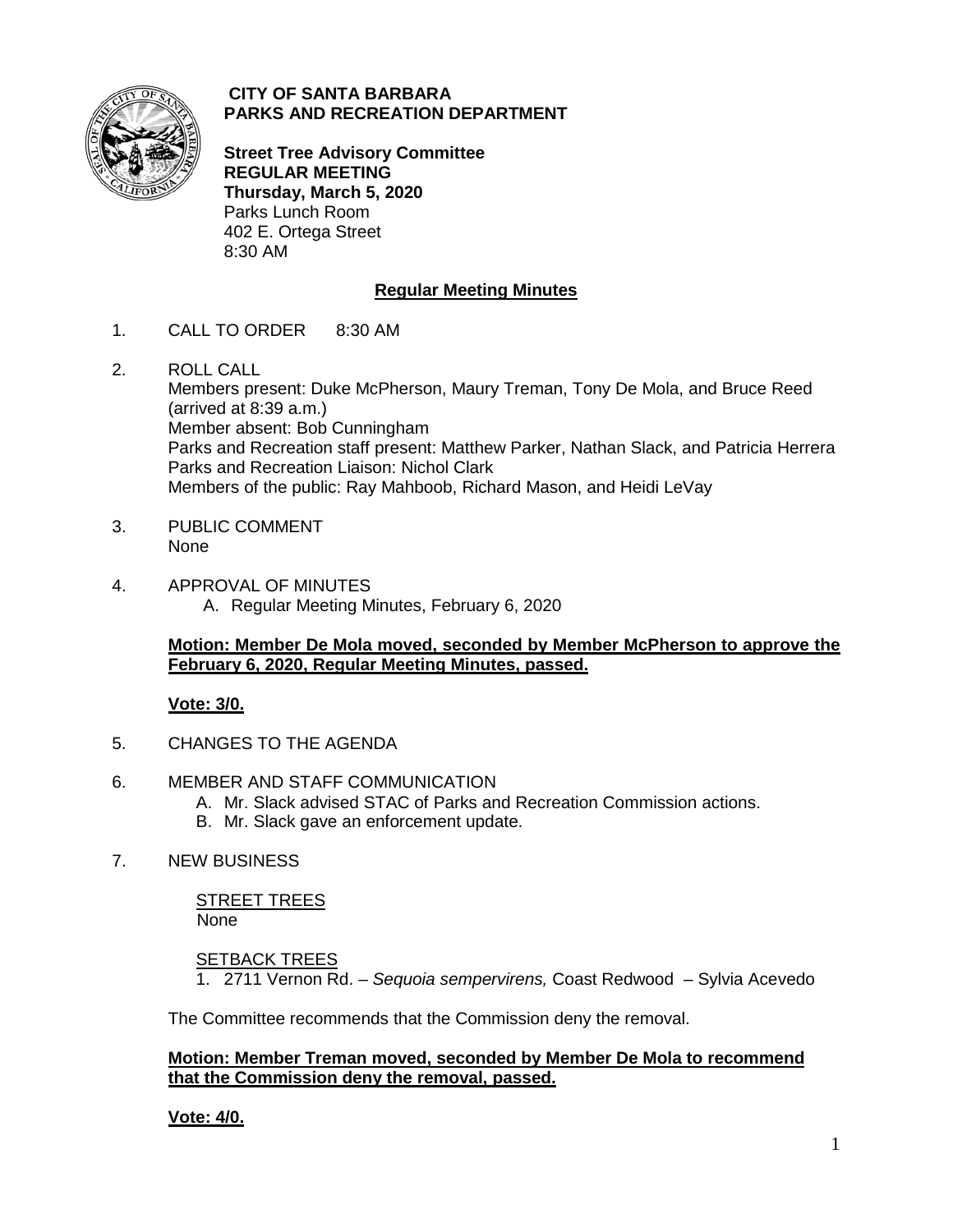2. 910 Vincente Way – *Quercus agrifolia*, Coast Live Oak – Mary and Vincent Saubestre

The Committee recommends that the Commission deny the removal.

## **Motion: Member Treman moved, seconded by Member Reed to recommend that the Commission deny the removal, passed.**

## **Vote: 4/0.**

3. 153 Vista De La Cumbre – *Fraxinus uhdei*, Evergreen Ash – Heidi LeVay

The Committee recommends that the Commission approve removal on the condition the applicant plant three 15-gallon trees that can reach a minimum height of 40 feet at maturity.

**Motion: Member Reed moved, seconded by Member De Mola to recommend that the Commission approve removal on the condition the applicant plant three 15 gallon trees that can reach a minimum height of 40 feet at maturity, passed.**

## **Vote: 3/1. Member Treman opposed.**

### 8. STREET TREE MASTER PLAN

1. 00 block of Anacapa St. – consider a co-designation – Staff

The Committee recommends that the Commission approve *Lyonothamnus floribundus subsp. asplenifolius,* Catalina Ironwood, as an alternate designation for the 00 block of Anacapa St.

#### **Motion: Member Reed moved, seconded by Member Treman to approve**  *Lyonothamnus floribundus subsp. aspplenifolius***, Catalina Ironwood, as an alternate designation for the 00 block of Anacapa St., passed.**

# **Vote: 4/0.**

2. 800 block of E. Ortega St. – street tree designation – Staff

The Committee recommends that the Commission approve *Quercus suber* Cork Oak, *and Prunus illicifolia* subsp. *Lyonii*, Catalina Cherry, as designations for the 800 block of E. Ortega St.

**Motion: Member Reed moved, seconded by Member De Mola to approve** *Quercus suber***, Cork Oak, and** *Prunus illicifolia* **subsp.** *Lyonii***, Catalina Cherry, as designations for the 800 block of E. Ortega St., passed.**

# **Vote: 4/0.**

9. OLD BUSINESS

SETBACK TREES